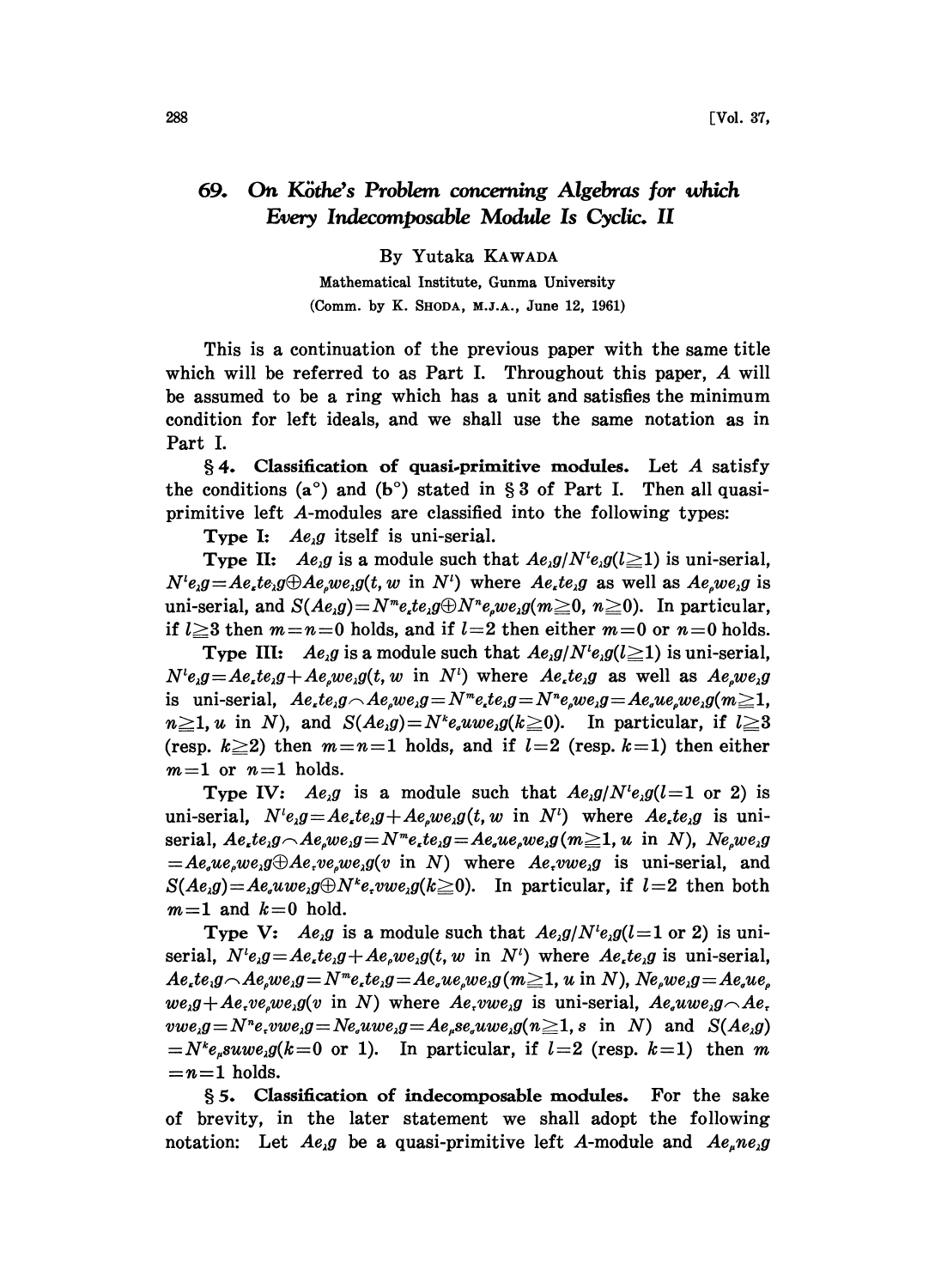(*n* in N) a quasi-primitive submodule. Then by the cover of  $Ae_{\mu}ne_{\mu}g$ in  $Ae_1g$  we shall mean a submodule of  $Ae_1g$ , generated by all the elements  $e_x x e_y g(e_x x \text{ in } A)$  satisfying the property that  $Ne_x x e_y g \rightarrow Ae_y$  $ne_{i}g$  but  $N^{2}e_{i}xe_{i}g \oplus Ae_{i}ne_{i}g$ . We always denote by  $C_{Ae_{i}g}(Ae_{i}ne_{i}g)(abr)$ .  $C(Ae<sub>n</sub>ne<sub>1</sub>g)$  the cover of  $Ae<sub>n</sub>ne<sub>1</sub>g$  in  $Ae<sub>1</sub>g$ .

In case A satisfies the conditions  $(a^{\circ})$  and  $(b^{\circ})$  stated in § 3 of Part I, all finitely generated indecomposable left A-modules are classified into the following types: $<sup>1</sup>$ </sup>

I-1:  $\mathcal{R} = Ae_1g_1$ , where  $Ae_{\lambda_1}g_1$  is a module of Type I, i.e. a uniserial module.

I-2:  $\mathcal{R} = Ae_{\lambda_1}g_1 + Ae_{\lambda_2}g_2$ , where  $Ae_{\lambda_1}g_1$  and  $Ae_{\lambda_2}g_2$  are both nonsimple module of Type I such that  $Ae_{i_1}g_1 \frown Ae_{i_2}g_2 = S(Ae_{i_1}g_1) = S(Ae_{i_2}g_2)$ and the isomorphism:  $S(Ae_{\lambda_1}g_1) \rightarrow S(Ae_{\lambda_2}g_2)$  is maximal (and so  $Ae_{\lambda_1}$  $\#Ae_{\lambda_1}, C(S(Ae_{\lambda_1}g_1))/S(Ae_{\lambda_1}g_1)\#C(S(Ae_{\lambda_2}g_2))/S(Ae_{\lambda_2}g_2)$  and  $S(\mathfrak{N})=S(Ae_{\lambda_1}g_1).$ 

I-3.1:  $\mathcal{R} = Ae_{\lambda_1}g_1 + Ae_{\lambda_2}g_2$ , where  $Ae_{\lambda_1}g_1$  is a module of Type I such that  $Ne_{\lambda_1}g_1 = Ae_{\lambda_2}we_{\lambda_1}g_1$  (w in N),  $S(Ae_{\lambda_1}g_1) = N^2e_{\lambda_1}g_1 = Ae_{\lambda_2}ve_{\lambda_2}ge_{\lambda_1}g_1(v$  in N), and  $Ae_{i_2}g_2$  is a module of Type I such that there exists a maximal monomorphism  $\psi$ :  $Ne_{i_1}g_1 \rightarrow Ne_{i_2}g_2$ ,  $\psi(e_2we_{i_1}g_1)=e_2re_{i_2}g_2$  (r in N) (and so  $Ae_{\lambda_1}Ae_{\lambda_1}C(Ae_{\mu}re_{\lambda_2}g_2)/Ae_{\mu}re_{\lambda_2}g_2 \approx Ae_{\lambda_1}/Ne_{\lambda_1}S(Ae_{\lambda_2}g_2)=Ae_{\mu}ve_{\mu}re_{\lambda_2}g_2$  and  $Ae_{\mu}$  $\neq Ae_{\rho}$ ), and  $Ae_{\lambda_1}g_1 \frown Ae_{\lambda_2}g_2 = Ae_{\rho}we_{\lambda_1}g_1, e_{\rho}we_{\lambda_1}g_1 = e_{\rho}re_{\lambda_2}g_2$  (and hence  $S(\Re)$ )  $= Ae<sub>a</sub>vwe<sub>a</sub>, g<sub>1</sub>$ ).

I-3.2:  $\mathcal{R} = Ae_{\lambda_1}g_1 + Ae_{\lambda_2}g_2$ , where  $Ae_{\lambda_1}g_1$  and  $Ae_{\lambda_2}g_2$  are respectively  $\mathcal{R} = Ae_{i_1}g_1 + Ae_{i_2}g_2$ , where  $Ae_{i_1}g_1$  and  $Ae_{i_2}g_2$  are respectively<br>in I-3.1, but  $Ae_{i_1}g_1 \frown Ae_{i_2}g_2 = Ae_{i}vwe_{i_1}g_1$ ,  $e_{i}vwe_{i_1}g_1 = e_{i}ve_{i_2}g_2$ <br> $= Ae_{i}vwe_{i_1}g_1 \bigoplus Ae_{i}(we_{i_1}g_1 - re_{i_2}g_2)$ . the same as in I-3.1, but  $Ae_{\lambda_1}g_1 \frown Ae_{\lambda_2}g_2 = Ae_{\lambda}vw e_{\lambda_1}g_1, e_{\lambda}vw e_{\lambda_1}g_1 = e_{\lambda}vre_{\lambda_2}g_2$ (and so  $S(\mathfrak{R})=Ae_{\nu}we_{\lambda_1}g_{\lambda} \oplus Ae_{\nu}(we_{\lambda_1}g_{\lambda}-re_{\lambda_2}g_{\lambda}).$ 

I-3.3:  $\mathcal{R} = Ae_{\lambda_1}g_1 + Ae_{\lambda_2}g_2 + Ae_{\lambda_3}g_3$ , where  $Ae_{\lambda_1}g_1 + Ae_{\lambda_2}g_2$  is the same as in I-3.2; that is,  $Ae_{\lambda_1}g_1 \frown Ae_{\lambda_2} = Ae_{\sigma}vw e_{\lambda_1}g_1$ ,  $e_{\sigma}vw e_{\lambda_1}g_1 = e_{\sigma}v re_{\lambda_2}g_2$ , and  $Ae_{\lambda_1}g_{\lambda_2}$  is a non-simple module of Type I such that there exists a monomorphism:  $Ae_{\lambda_1}g_3 \rightarrow Ne_{\lambda_2}g_2/Ae_v v r e_{\lambda_1}g_2$  (and so r in  $N^2$ ,  $Ae_{\lambda_1}Ae_{\lambda_2}Ae_{\lambda_3}$ ,  $Ae_{\lambda_4}Ae_{\lambda_5}Ae_{\lambda_6}Ae_{\lambda_7}$  $\#Ae_{\lambda_1}$ , and  $Ae_{\lambda_2}g_3 \sim (Ae_{\lambda_1}g_1+Ae_{\lambda_2}g_2)=S(Ae_{\lambda_2}g_3)=Ae_{\lambda_1}te_{\lambda_2}g_3(t \text{ in } N), e_{\lambda_1}te_{\lambda_3}g_3$  $=e_{\rho}we_{\lambda_1}g_1-e_{\rho}re_{\lambda_2}g_2$  and hence  $S(\mathfrak{N})=Ae_{\rho}vw_{\lambda_1}g_1\oplus Ae_{\rho}te_{\lambda_2}g_3$ .

I-4.1:  $\mathcal{R} = Ae_{\lambda_1}g_1 + Ae_{\lambda_2}g_2$ , where  $Ae_{\lambda_1}g_1$  is a module of Type I such that  $Ne_{\lambda_1}g_1=Ae_{\lambda_2}we_{\lambda_1}g_1$  (w in N) and  $S(Ae_{\lambda_1}g_1)=Ae_{\lambda_2}pe_{\lambda_1}ve_{\lambda_1}$  (p in  $N^2$ ), and  $Ae_{\lambda_1}g_2$  is a module of Type I such that  $Ne_{\lambda_2}g_2 = Ae_{\lambda_1}ce_{\lambda_2}g_2$  (r in N),  $Ne_{\lambda_1}g_2 \approx Ne_{\lambda_1}g_1$  but  $Ae_{\lambda_2}g_2 \neq Ae_{\lambda_1}g_1$ , i.e.  $Ae_{\lambda_2} \neq Ae_{\lambda_1}$  (and so  $S(Ae_{\lambda_2}g_2) = Ae_{\lambda_2}$  $pe_{i}re_{i}g_{i}$ , and  $Ae_{i}g_{1} \frown Ae_{i}g_{2} = Ae_{i}we_{i}g_{1}, e_{i}we_{i}g_{1} = e_{i}re_{i}g_{2}$  (and hence S  $(\mathfrak{N})=Ae_{\epsilon}pwe_{\lambda_1}g_{\lambda_1}.$ 

I-4.2:  $\mathcal{R} = Ae_{i1}g_1 + Ae_{i2}g_2$ , where  $Ae_{i1}g_1$  and  $Ae_{i2}g_2$  are respectively the same as in I-4.1, but  $Ae_{\lambda_1}g_1 \frown Ae_{\lambda_2}g_2 = Ae_{\lambda_1}ve_{\lambda_2}we_{\lambda_1}g_1 + 0$  (*v* in *N*),  $e$ ,  $vwe_{\lambda_1}g_1=e$ ,  $vre_{\lambda_2}g_2$  (and hence if we put  $C(Ae$ ,  $vwe_{\lambda_1}g_1)=Ae_{\mu}qe_{\mu}we_{\lambda_1}g_1$  and  $C(Ae, vre_{\lambda_2}g_2) = Ae_{\mu}qe_{\mu}re_{\lambda_2}g_2$  (r in A), then  $S(\Re) = Ae_{\mu}pwe_{\lambda_1}g_1\oplus Ae_{\mu}(qwe_{\lambda_1}g_1)$  $-qre_{\lambda_2}g_{\lambda_2}$  and  $Ae_{\lambda} \neq Ae_{\mu}$ ).

<sup>1)</sup> In this section we shall always denote by  $\Re$  a finitely generated indecomposable left A-module.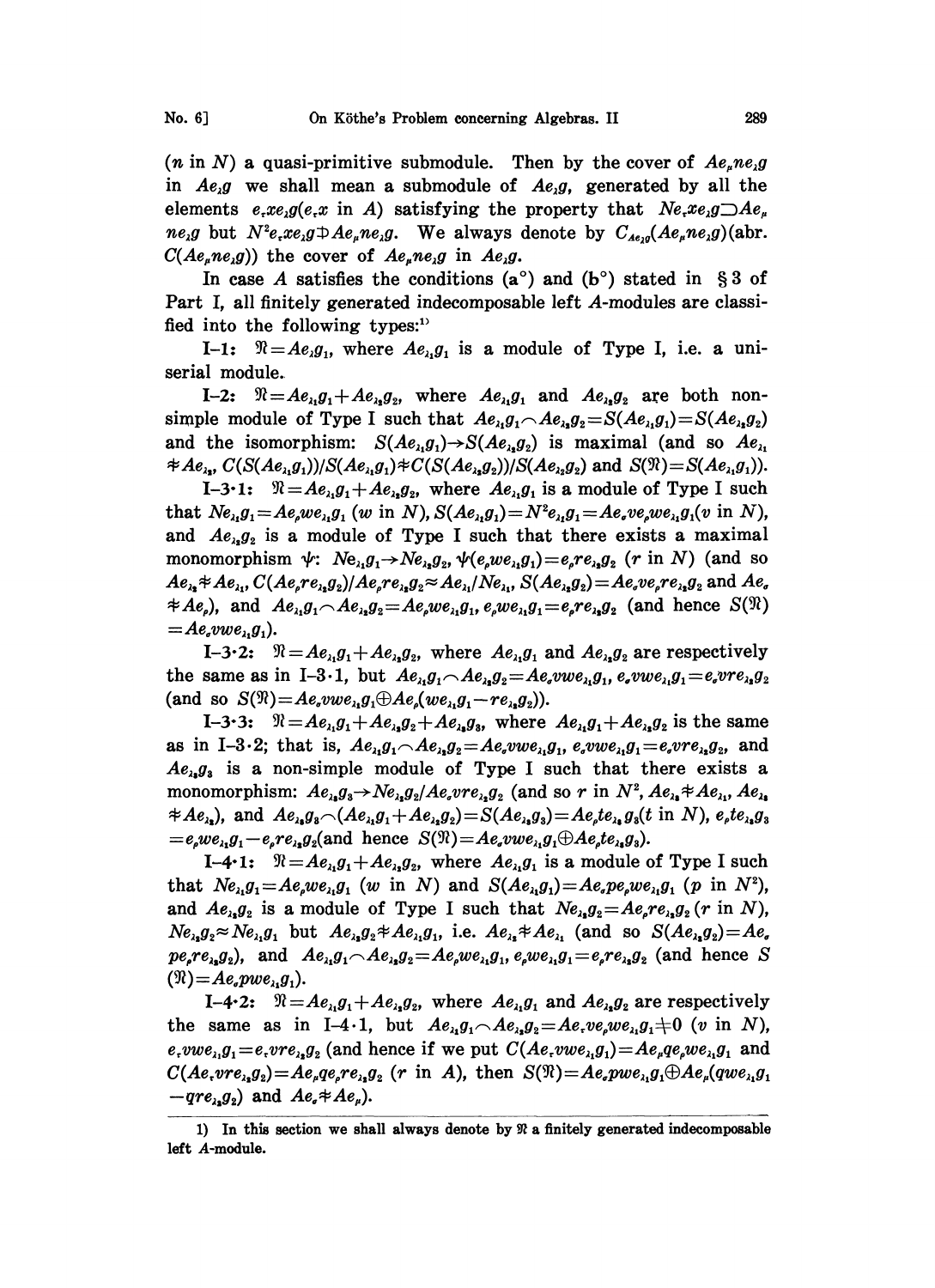II-1.1:  $\Re = Ae_{i}g_{i}$ , where  $Ae_{i}g_{i}$  is a module of Type II such that  $Ae_{\lambda_1}g_1/N^i e_{\lambda_1}g_1(l\geq 3)$  is uni-serial,  $N^{i-1}e_{\lambda_1}g_1 = Ae_{\mu}se_{\lambda_1}g_1$  (s in  $N^{i-1}$ ) and  $S(Ae_{\lambda_1}g_1) = N^t e_{\lambda_1}g_1 = Ae_{\lambda}te_{\mu}se_{\lambda_1}g_1 \oplus Ae_{\mu}ve_{\mu}se_{\lambda_1}g_1$  (*t*, *w* in N) (and of course  $Ae_{\epsilon} \neq Ae_{\epsilon}$ ).

II-1.2:  $\mathcal{R} = Ae_{\lambda_1}g_1 + Ae_{\lambda_2}g_2$ , where  $Ae_{\lambda_1}g_1$  is the same as in II-1.1, and  $Ae_{\lambda_1}g_{\lambda_2}$  is a non-simple module of Type I such that there exists a monomorphism:  $Ae_{\lambda_1}g_2 \rightarrow Ne_{\lambda_1}g_1/Ae_{\lambda_2}tse_{\lambda_1}g_1$  (and so  $Ae_{\lambda_2} \neq Ae_{\lambda_1}$ ), and  $Ae_{\lambda_1}g_1$  $\Lambda e_{\lambda_1} g_2 = A e_{\mu} w s e_{\lambda_1} g_1$ ,  $e_{\mu} w s e_{\lambda_1} g_1 = e_{\mu} w e_{\mu} p e_{\lambda_2} g_2$  (p in N) (and hence  $S(\mathfrak{N})$  $= A e_t t s e_{\lambda i} g_1 \oplus A e_s w s e_{\lambda i} g_1$ ).

II-1.3:  $\mathcal{R} = Ae_{\lambda_1}g_1 + Ae_{\lambda_2}g_2$ , where  $Ae_{\lambda_1}g_1$  is the same as in II-1.1, and  $Ae_{\lambda_1}g_2$  is a module of Type I such that  $Ne_{\lambda_1}g_2 \approx Ne_{\lambda_1}g_1/Ae_{\lambda_2}se_{\lambda_1}g_1$ but  $Ae_{\lambda_1}g_2 \neq Ae_{\lambda_1}g_1/Ae_{\lambda} tse_{\lambda_1}g_1$ , i.e.  $Ae_{\lambda_1} \neq Ae_{\lambda_1}$ , and  $Ae_{\lambda_1}g_1 \frown Ae_{\lambda_2}g_2 = Ae_{\lambda}wse_{\lambda_1}g_1$ ,  $e_{\rho}wse_{\lambda_1}g_1=e_{\rho}we_{\mu}qe_{\lambda_2}g_2(q \text{ in } N^{l-1})(\text{and so } S(\mathfrak{N})=Ae_{\mu}tse_{\lambda_1}g_1\oplus Ae_{\rho}wse_{\lambda_1}g_1).$ 

II-2.1:  $\mathfrak{R} = Ae_{\lambda_1}g_1$ , where  $Ae_{\lambda_2}g_1$  is a module of Type II such that  $Ae_{i_1}g_1/N^2e_{i_1}g_1$  is uni-serial,  $Ne_{i_1}g_1 = Ae_{i_1}se_{i_1}g_1$  (s in N),  $N^2e_{i_1}g_1 = Ae_{i_1}te_{i_1}se_{i_1}g_1$  $\bigoplus Ae_{s}we_{s}se_{s_{1}}g_{1}$  (t, w in N),  $S(Ae_{s_{1}}g_{1})=Ae_{s}tse_{s_{1}}g_{1}\bigoplus S(Ae_{s}wse_{s_{1}}g_{1})$  and  $S(Ae_{s})$  $wse_{\lambda_1}g_1$  =  $Ae_{\lambda}qe_{\lambda}wse_{\lambda_1}g_1(q \text{ in } A)$  (and of course  $Ae_{\lambda}Ae_{\lambda}$ ).

II-2.2:  $\Re = Ae_{\lambda_1}g_1 + Ae_{\lambda_2}g_2$ , where  $Ae_{\lambda_1}g_1$  is the same as in II-2.1, and  $Ae_{\lambda_1}g_2$  is a module of Type I such that  $Ae_{\lambda_1}g_2 \approx Ae_{\mu}se_{\lambda_1}g_1/Ae_{\mu}tse_{\lambda_1}g_1$ (and so  $Ae_{\lambda_1} \approx Ae_{\mu}$  and  $Ae_{\lambda_2} \neq Ae_{\lambda_1}$ ), and  $Ae_{\lambda_1}g_1 \wedge Ae_{\lambda_2}g_2 = Ae_{\mu}wse_{\lambda_1}g_1$ ,  $e_{\mu}wse_{\lambda_1}g_1$  $=e_{\rho}we_{\mu}\zeta e_{\lambda_1}g_{\lambda_2}$  ( $\zeta$  in A, but not in N)(and hence  $S(\mathfrak{N})=Ae_{\mu}tse_{\lambda_1}g_{\lambda}+Ae_{\mu}$  $qwse_{\lambda_1}g_1$ ).

II-2.3:  $\mathcal{R} = Ae_{\lambda_1}g_1 + Ae_{\lambda_2}g_2$ , where  $Ae_{\lambda_1}g_1$  and  $Ae_{\lambda_2}g_2$  are respectively the same as in II-2.2, but  $Ae_{\lambda_1}g_1 \wedge Ae_{\lambda_2}g_2 = Ae_{\lambda_1}pe_{\lambda_2}we_{\lambda_1}g_1 + 0$  (p in N) (and so q in N),  $e_a p w s e_{\lambda i} g_1 = e_a p w e_{\mu} \zeta e_{\lambda i} g_2$  ( $\zeta$  in A, but not in N) (and hence if we put  $C(Ae_n p w s e_{\lambda_1} g_1) = Ae_{\lambda_1} v e_{\lambda_2} w s e_{\lambda_1} g_1$  and  $C(Ae_n p w \zeta e_{\lambda_2} g_2)$  $= Ae_rve_nwe_{r_1}g_2(v \text{ in } A), \text{ then } S(\mathfrak{N}) = Ae_qwse_{r_1}g_1 \oplus Ae_r(vwse_{r_1}g_1 - vw\zeta e_{r_1}g_2)$ and  $Ae_{r} \neq Ae_{r}$ ).

II-2.4:  $\Re = Ae_{\lambda_1}g_1 + Ae_{\lambda_2}g_2$ , where  $Ae_{\lambda_1}g_1$  is the same as in II-2.1, and  $Ae_{\lambda}g_2$  is a module of Type I such that there exists a maximal monomorphism  $\psi: Ne_{\lambda_1}g_1/Ae_\nu wse_{\lambda_1}g_1 \to Ne_{\lambda_2}g_2$ ,  $\psi(e_\mu se_{\lambda_1}g_1) = e_\mu re_{\lambda_2}g_2(r \text{ in } N)$ ,  $S(Ae_{\lambda_1}g_2) = Ae_{\lambda_1}te_{\mu}re_{\lambda_1}g_2$  (and so  $Ae_{\lambda_2}Ae_{\lambda_1}$ ,  $C(Ae_{\mu}re_{\lambda_1}g_2)/Ae_{\mu}re_{\lambda_2}g_2Ae_{\lambda_1}/Ne_{\lambda_1}$ ), and  $Ae_{\lambda_1}g_1 \wedge Ae_{\lambda_2}g_2 = Ae_{\lambda_1}tse_{\lambda_1}g_1, e_{\lambda_2}te_{\lambda_1}g_1 = e_{\lambda_2}te_{\lambda_2}g_2$  (and hence  $S(\mathfrak{N}) = Ae_{\lambda_1}$  $tse_{\lambda}g_1 \oplus Ae_{\lambda}wse_{\lambda}g_1$ ).

II-3.1:  $\Re = Ae_{\lambda_1}g_1$ , where  $Ae_{\lambda_1}g_1$  is a module of Type II such that  $Ne_{\lambda_1}g_1 = Ae_{\lambda_1}t_1e_{\lambda_1}g_1 \oplus Ae_{\lambda_1}w_1e_{\lambda_1}g_1$  (t<sub>1</sub>, w<sub>1</sub> in N),  $S(Ae_{\lambda_1}t_1e_{\lambda_1}g_1) = Ae_{\lambda_1}u_1e_{\lambda_1}t_1e_{\lambda_1}g_1$  $(u_1 \text{ in } A), S(Ae_{\rho_1}w_1e_{\lambda_1}g_1) = Ae_{\rho_2}v_1e_{\rho_1}w_1e_{\lambda_1}g_1(v_1 \text{ in } A)$  (and so  $S(\mathfrak{N}) = Ae_{\rho_1}u_1t_1$  $e_{\lambda_1}g_1 \oplus Ae_{\sigma_2}v_1w_1e_{\lambda_1}g_1, Ae_{\sigma_1} \neq Ae_{\sigma_2}.$ 

II-3.2:  $\mathfrak{R} = \sum_{i=1}^{s} Ae_{i_i}g_i(s \geq 2)$ , where for each  $i(1 \leq i \leq s)$   $Ae_{i_i}g_i$  is a module of Type II such that  $Ne_{i,j}g_i = Ae_{i,j}t_ie_{i,j}g_i \oplus Ae_{i,j}w_ie_{i,j}g_i$   $(t_i, w_i \text{ in } N)$ ,  $S(Ae_{i_1}t_{i_2}e_{i_3}g_i) = Ae_{i_3}u_{i_1}e_{i_2}te_{i_3}g_i(u_i \text{ in } A), S(Ae_{i_1}w_{i_2}e_{i_3}g_i) = Ae_{i_4i_1}v_{i_1}e_{i_2}w_{i_3}e_{i_4}g_i(v_i \text{ in } A)$ A), and they possess the property such that  $Ae_{\lambda i} \neq Ae_{\lambda j}$  if  $i \neq j$ ,  $Ae_{\lambda i}$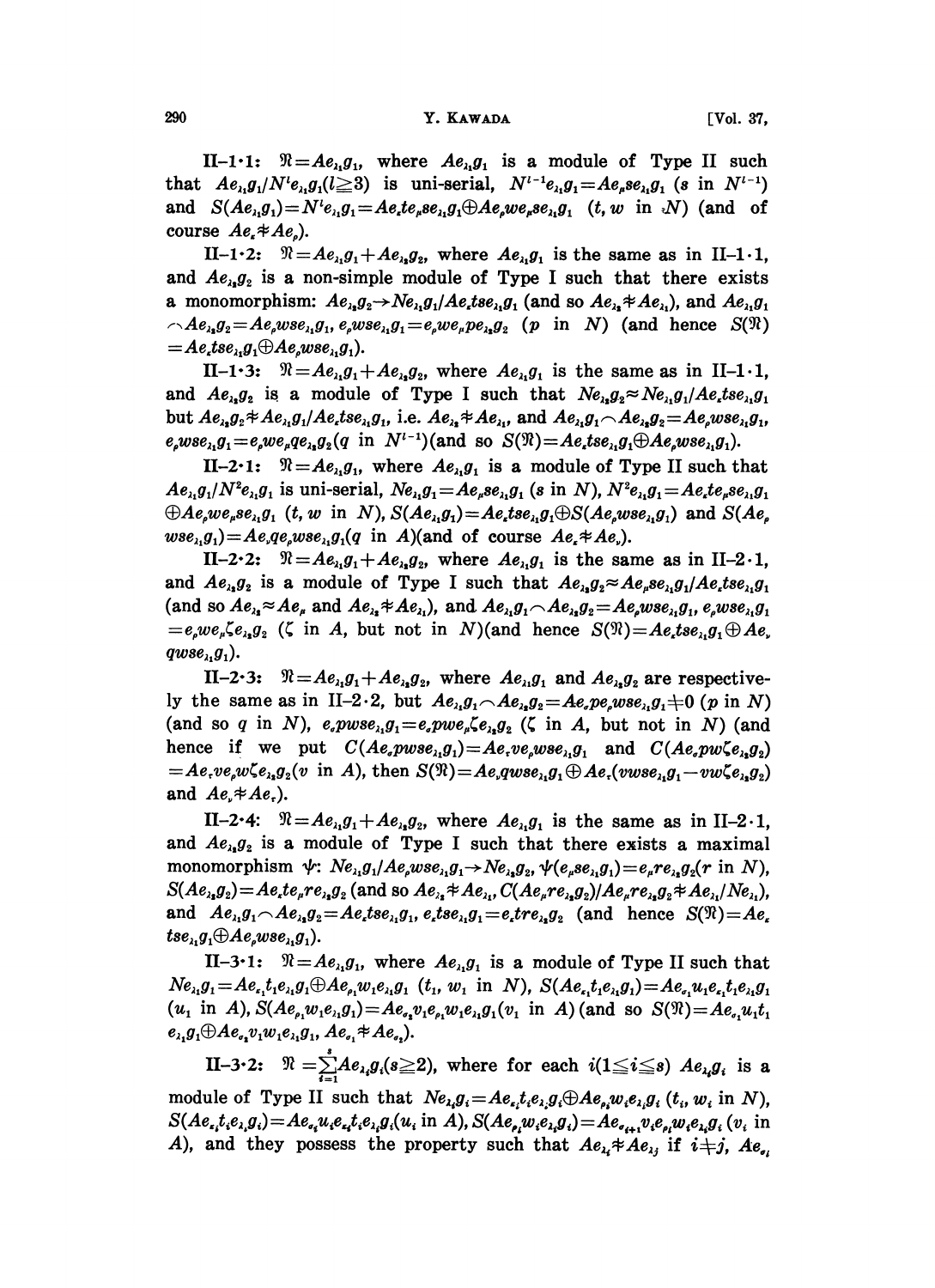$\neq Ae_{i}$  if  $i \neq j$ ,  $Ae_{i}g_{i} \frown Ae_{i+1}g_{i+1} = Ae_{i+1}v_{i}w_{i}e_{i}g_{i}$ ,  $e_{i+1}v_{i}w_{i}e_{i}g_{i} = e_{i+1}u_{i+1}t_{i+1}$ <br> $e_{i+1}g_{i+1}$  for every  $i \leq s-1$ ), and that each homomorphism  $\varphi_{i}: Ae_{i+1}v_{i}w_{i}$  $e_{i_i}g_i \rightarrow Ae_{i_{i+1}}u_{i+1}e_{i_{i+1}}g_{i+1}$  as well as  $\varphi_i^{-1}(1 \leq i \leq s-1)$  is maximal, i.e.  $C(Ae_{i_{i+1}}v_iw_ie_{i_i}g_i)/N(C(Ae_{i_{i+1}}v_iw_ie_{i_i}g_i))\neq C(Ae_{i_{i+1}}u_{i+1}t_{i+1}e_{i_{i+1}}g_{i+1})/N(C(Ae_{i_{i+1}}u_i))$  $u_{i+1}t_{i+1}e_{\lambda_{i+1}}g_{i+1}$ ) for every  $i \leq s-1$ )(and so  $S(\Re) = Ae_{i}u_1t_1e_{\lambda_1}g_1 \oplus \sum_{i=1}^{s} e_{\lambda_i}A_{i}g_{i+1}$  $v_iw_ie_{i,j}$ .<sup>2)</sup>

II-3.3:  $\Re = \sum_{i=1}^{n} Ae_{i}g_i(s \geq 2)$ , where for each  $i(1 \leq i \leq s-1)$ a module of Type II such that  $Ne_{i_i}g_i = Ae_{i_i}t_ie_{i_i}g_i \oplus Ae_{i_i}w_ie_{i_i}g_i$   $(t_i, w_i$  in<br>N),  $S(Ae_{i_i}t_ie_{i_i}g_i) = Ae_{i_i}u_ie_{i_i}t_ie_{i_i}g_i(u_i$  in A),  $S(Ae_{i_i}w_ie_{i_i}g_i) = Ae_{i_{i+1}}v_ie_{i_i}w_ie_{i_i}g_i$  $(v_i \text{ in } A)$ , and  $Ae_{i_k}g_i$  is a module of Type I such that  $Ne_{i_k}g_i = Ae_{i_k}t_ie_{i_k}g_i$  $(t_i \text{ in } N)$  and  $S(Ae_{\lambda_i}g_i) = Ae_{\sigma_i}u_ie_{\sigma_i}te_{\lambda_i}g_i(u_i \text{ in } A)$ , and they possess the same property as in II-3.2 (and so  $S(\mathfrak{N}) = \sum_{i=1}^{s} A e_{i} u_i t_i e_{i} g_i$ ).

II-3-4:  $\Re = \sum_{i=1}^{s} Ae_{i_i}g_i$  ( $s \ge 3$ ), where for each  $i$  ( $2 \le i \le s-1$ )  $Ae_{i_i}g_i$  is a module of Type II such that  $Ne_{i_1}g_i = Ae_i t_i e_{i_1}g_i \oplus Ae_{i_1}w_i e_{i_1}g_i(t_i, w_i$  in<br>N),  $S(Ae_{i_1}t_i e_{i_1}g_i) = Ae_{i_1}u_i e_{i_1}t_i e_{i_1}g_i(u_i$  in A),  $S(Ae_{i_1}w_i e_{i_1}g_i) = Ae_{i_1}v_i e_{i_1}w_i e_{i_1}g_i$  $(v_i$  in A), and both  $Ae_{\lambda_i}g_1$  and  $Ae_{\lambda_i}g_i$  are modules of Type I such that  $Ne_{\lambda_1}g_1 = Ae_{\rho_1}w_1e_{\lambda_1}g_1$  (w<sub>1</sub> in N),  $S(Ae_{\lambda_1}g_1) = Ae_{\rho_1}v_1e_{\rho_1}w_1e_{\lambda_1}g_1$  (v<sub>1</sub> in A) and  $Ne_{\lambda_2}g_1$  $=Ae_{i_1}t_ie_{i_2}g_i$  (t<sub>i</sub> in N),  $S(Ae_{i_3}g_i)=Ae_{i_3}u_ie_{i_4}te_{i_5}g_i$  (u<sub>i</sub> in A) respectively, and they possess the same property as in II-3.2 (and so  $S(\mathfrak{N})=\sum_{n=0}^{\infty}$ 

 $Ae_{i+1}v_iw_ie_{i}g_i$ .<br>III-1:  $\mathcal{R}=Ae_{i1}g_1$ , where  $Ae_{i1}g_1$  is a module of Type III such that  $Ae_{\lambda_1}g_1/N^i e_{\lambda_2}g_1(l\geq 2)$  is uni-serial,  $N^i e_{\lambda_1}g_1 = Ae_{\lambda_1}te_{\lambda_2}g_1 + Ae_{\lambda_1}we_{\lambda_1}g_1(t, w \text{ in } N)$ , and  $Ae_{i}te_{i1}g_{1} \frown Ae_{i}we_{i1}g_{1} = Ne_{i}te_{i1}g_{1} (\frown Ne_{i}we_{i1}g_{1})$  (and so  $S(\mathfrak{N}) = S(Ne_{i}te_{i1}g_{1})$  $g_1$ )).

III-2:  $\mathcal{R} = Ae_{\lambda_1}g_1$ , where  $Ae_{\lambda_1}g_1$  is a module of Type III such that  $Ne_{i_1}g_1 = Ae_{i}te_{i_1}g_1 + Ae_{i_2}we_{i_1}g_1$  (t, w in N),  $Ae_{i}te_{i_1}g_1 \frown Ae_{i_2}we_{i_1}g_1 = Ne_{i_2}we_{i_1}g_1$  $N = Ne_{\lambda}te_{\lambda_1}g_1 = Ae_{\lambda_2}ue_{\lambda_3}te_{\lambda_1}g_1(u \text{ in } N)$  and  $S(Ae_{\lambda_3}g_1) = N^k e_{\lambda_3}te_{\lambda_1}g_1 (k \geq 2).$ 

III-3-1:  $\Re = Ae_{\lambda_1}g_1$ , where  $Ae_{\lambda_2}g_1$  is a module of Type III such that  $Ne_{i_1}g_1 = Ae_{i_1}te_{i_1}g_1 + Ae_{i_2}we_{i_1}g_1$  (t, w in N),  $Ae_{i_1}te_{i_1}g_1 - Ae_{i_2}we_{i_1}g_1 = Ne_{i_1}$  $te_{i_1}g_1 = Ae_{i}ue_{i_1}te_{i_1}g_1$  (u in N),  $e_{i_1}ue_{i_2}te_{i_1}g_1 = e_{i_2}se_{i_1}we_{i_1}g_1$  (s in N) and  $S(Ae_{i_1}g_1)$  $N = Ne<sub>u</sub>ue<sub>11</sub>g<sub>1</sub> = Ae<sub>v</sub>ve<sub>v</sub>ute<sub>11</sub>g<sub>1</sub>(v in N).$ 

III-3.2:  $\mathcal{R} = Ae_{i_1}g_1 + Ae_{i_2}g_2$ , where  $Ae_{i_1}g_1$  is a module of Type III such that  $Ne_{\lambda_1}g_1 = Ae_{\lambda_2}te_{\lambda_3}g_1 + Ae_{\lambda_4}we_{\lambda_1}g_1(t, w \text{ in } N), Ae_{\lambda_4}te_{\lambda_1}g_1 \wedge Ae_{\lambda_2}we_{\lambda_3}g_1$  $N = Ne<sub>n</sub>we<sub>i</sub>, g<sub>1</sub> = Ne<sub>i</sub>te<sub>i</sub>, g<sub>1</sub> = Ae<sub>i</sub>ue<sub>i</sub>te<sub>i</sub>, g<sub>1</sub>(u in N), e<sub>i</sub>ue<sub>i</sub>te<sub>i</sub>, g<sub>1</sub> = e<sub>i</sub>se<sub>i</sub>we<sub>i</sub>, g<sub>1</sub>(s in N)$ and  $S(Ae_{\lambda_1}g_1) = Ne_{\lambda_2}ue_{\lambda_1}g_1 = Ae_{\lambda_2}ve_{\lambda_3}ue_{\lambda_1}g_1(v \text{ in } N)$ , and  $Ae_{\lambda_3}g_2$  is a module of Type I such that  $Ne_{\lambda_1}g_2 = Ae_{\lambda_1}ce_{\lambda_2}e_{\lambda_3}ce_{\lambda_4}ce_{\lambda_4}g_1(r \text{ in } N)$  but  $Ae_{\lambda_1}g_2 \neq Ae_{\lambda_1}g_1$ , i.e.  $Ae_{\lambda} * Ae_{\lambda}$  (and so  $Ae_{\lambda} * Ae_{\sigma}$ ,  $Ae_{\lambda} * Ae_{\epsilon}$ ),  $N^2e_{\lambda}g_2 = Ae_{\sigma}ure_{\lambda}g_2$  and  $S(Ae_{\lambda}$ 

<sup>2)</sup> By  $\sum_{i=1}^{s} m_i$  we shall imply a direct sum of  $m_i$  (i=1, 2, ..., s).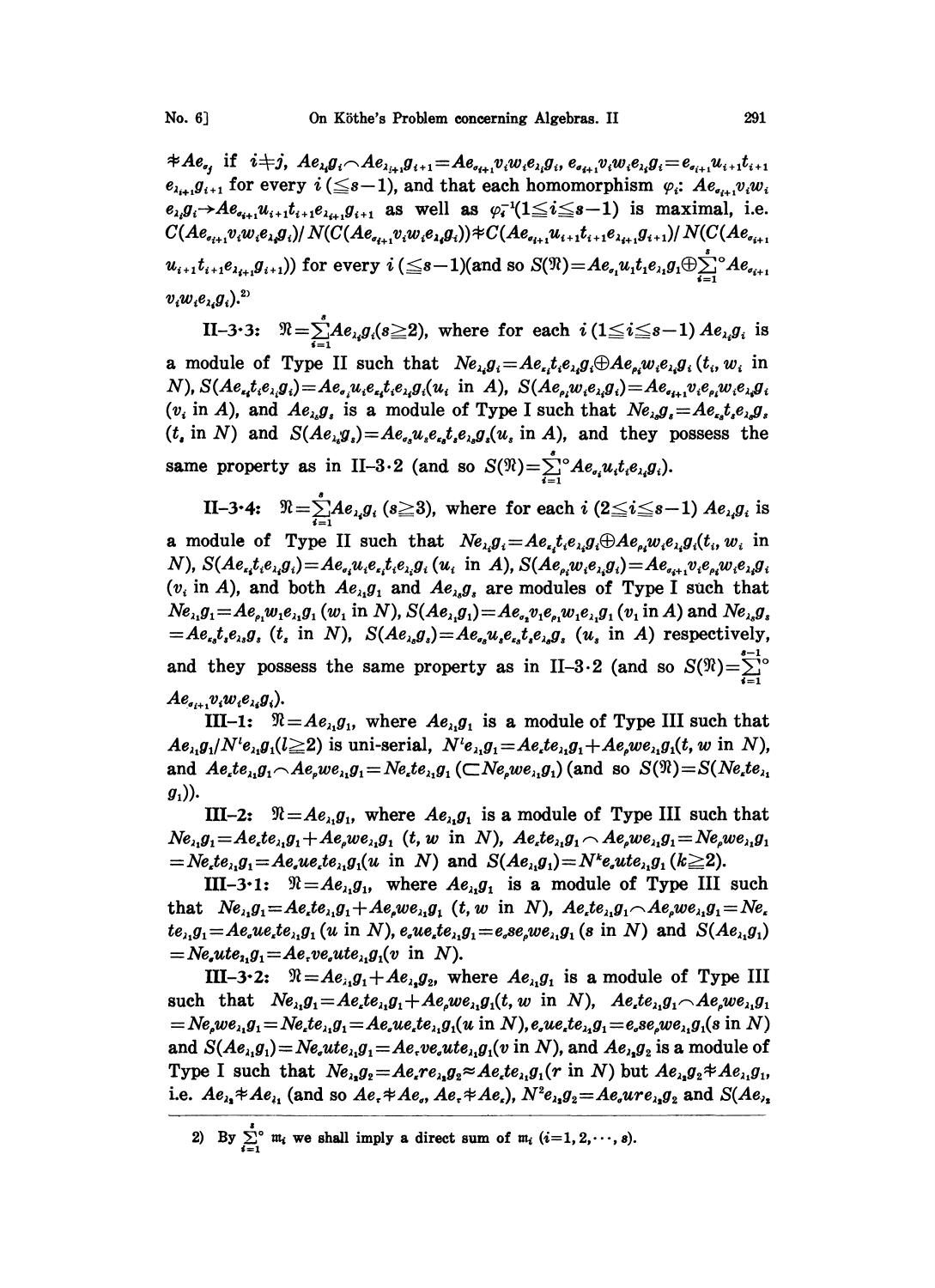$g_2 = N^3 e_{\lambda_1} g_2 = A e_r v u r e_{\lambda_2} g_2$ , and further  $A e_{\lambda_1} g_1 \wedge A e_{\lambda_2} g_2 = A e_r t e_{\lambda_1} g_1$ ,  $e_r t e_{\lambda_1} g_1$  $= e_{\epsilon} r e_{\lambda_2} g_2$  (and so  $S(\mathfrak{N}) = A e_{\epsilon} v u t e_{\lambda_1} g_1$ ).

III-3.3:  $\mathcal{R} = Ae_{\lambda_1}g_1 + Ae_{\lambda_2}g_2$ , where  $Ae_{\lambda_1}g_1$  and  $Ae_{\lambda_2}g_2$  are respectively the same as in III-3.2, but  $Ae_{\lambda_1}g_1 \frown Ae_{\lambda_2}g_2 = Ae_{\lambda}ute_{\lambda_1}g_1$ ,  $e_{\lambda}ute_{\lambda_1}g_1 = e_{\lambda}ure_{\lambda_2}g_2$ (and so  $S(\mathfrak{N}) = Ae$ ,  $vute_{\lambda_1}g_1 \oplus Ae_{\lambda}(te_{\lambda_1}g_1-re_{\lambda_2}g_2)$ ).

III-3.4:  $\Re = Ae_{\lambda_1}g_1 + Ae_{\lambda_2}g_2$ , where  $Ae_{\lambda_1}g_1$  and  $Ae_{\lambda_2}g_2$  are respectively the same as in III-3.2, but  $Ae_{i_1}g_1 \frown Ae_{i_2}g_2 = Ae$ ,  $vute_{i_1}g_1$ ,  $e$ ,  $vute_{i_1}g_1 = e$ .  $vure_{\lambda_1}g_2$  (and so  $S(\mathfrak{N})=Ae$ ,  $vute_{\lambda_1}g_1 \oplus Ae_{\lambda}(ute_{\lambda_1}g_1-ure_{\lambda_2}g_2)).$ 

III-3.5:  $\Re = Ae_{\lambda_1}g_1 + Ae_{\lambda_2}g_2 + Ae_{\lambda_3}g_3$ , where  $Ae_{\lambda_1}g_1 + Ae_{\lambda_2}g_2$  is the same as in III-3.4; that is,  $Ae_{\lambda}g_1 \wedge Ae_{\lambda}g_2 = Ae$ ,  $vute_{\lambda}g_1$ ,  $e$ ,  $vute_{\lambda}g_1 = e$ .  $vure_{\lambda_2}g_2$ , and  $Ae_{\lambda_3}g_3$  is a module of Type I such that  $Ae_{\lambda_3}g_3 \approx Ae_{\mu}we_{\lambda_1}g_1$  $N e_s s w e_{i_1} g_1$ , i.e.  $A e_{i_2} \approx A e_s$ ,  $S(A e_{i_3} g_3) = N e_{i_4} g_3 = A e_s s e_s \zeta e_{i_3} g_3$  ( $\zeta$  in A, but not in N) (and so  $Ae_{\lambda_1}Ae_{\lambda_2}Ae_{\lambda_3}Ae_{\lambda_4}Ae_{\lambda_5}$ ), and  $Ae_{\lambda_1}g_3 \sim (Ae_{\lambda_1}g_1 + Ae_{\lambda_2}g_2)$  $= Ae_s \xi e_{\lambda_3} g_s, e_s \xi e_{\lambda_3} g_s = e_s u t e_{\lambda_1} g_1 - e_s u r e_{\lambda_2} g_2$  (and hence  $S(\mathfrak{N}) = Ae_s v u t e_{\lambda_1} g_1$  $\oplus Ae_s\zeta e_{\lambda_2}g_3).$ 

III-4.1:  $\Re = Ae_{\lambda_1}g_1$ , where  $Ae_{\lambda_1}g_1$  is a module of Type III such that  $Ne_{\lambda_1}g_1 = Ae_{\lambda}te_{\lambda_1}g_1 + Ae_{\lambda_2}we_{\lambda_1}g_1$ ,  $S(Ae_{\lambda_1}g_1) = Ae_{\lambda}te_{\lambda_1}g_1 \wedge Ae_{\lambda_2}we_{\lambda_1}g_1 = Ae_{\lambda}ue_{\lambda}$  $te_{\lambda_1}g_1(u \text{ in } N)$  and  $e_{\lambda_2}ue_{\lambda_3}te_{\lambda_4} = e_{\lambda_4}se_{\lambda_5}ue_{\lambda_1}g_1(s \text{ in } N).$ 

III-4.2:  $\Re = Ae_{\lambda_1}g_1 + Ae_{\lambda_2}g_2$ , where  $Ae_{\lambda_1}g_1$  is a module of Type III such that  $Ne_{\lambda_1}g_1 = Ae_{\lambda}te_{\lambda_1}g_1 + Ae_{\rho}we_{\lambda_1}g_1$ ,  $S(Ae_{\lambda_1}g_1) = Ae_{\lambda}te_{\lambda_1}g_1 \wedge Ae_{\rho}we_{\lambda_1}g_1$  $N = Ne_{i}te_{i1}g_{i1} = Ae_{i}ue_{i}te_{i1}g_{i}(u \text{ in } N)$  and  $e_{i}ue_{i}te_{i1}g_{i} = e_{i}se_{i}we_{i1}g_{i}(s \text{ in } N)$ , and  $Ae_{\lambda}g_{\lambda}$  is a module of Type I such that there exists a maximal monomorphism  $\psi$ :  $Ae_{i}te_{i1}g_{1} \rightarrow Ne_{i2}g_{2}$ ,  $\psi(e_{i}te_{i1}g_{1}) = e_{i}re_{i2}g_{2}$  (r in N)(and so  $Ae_{i2}$  $\#Ae_{\lambda_1}, Ae_{\lambda} \#Ae_{\lambda}$  and  $S(Ae_{\lambda_2}g_2) = Ae_{\lambda}ure_{\lambda_2}g_2$ , and  $Ae_{\lambda_1}g_1 \wedge Ae_{\lambda_2}g_2 = Ae_{\lambda}te_{\lambda_1}g_1$ ,  $e_{i}te_{i}g_{1}=e_{i}re_{i}g_{2}$  (and hence  $S(\mathfrak{N})=Ae_{i}ute_{i}g_{1}$ ).

III-4.3:  $\Re = Ae_{\lambda_1}g_1 + Ae_{\lambda_2}g_2$ , where  $Ae_{\lambda_1}g_1$  and  $Ae_{\lambda_2}g_2$  are respectively the same as in III-4.2, but  $Ae_{\lambda_1}g_1 \wedge Ae_{\lambda_2}g_2 = Ae_{\lambda}ute_{\lambda_1}g_1, e_{\lambda}ute_{\lambda_2}g_1$  $= e_{\alpha}ure_{\lambda_2}g_2(\text{and so }S(\mathfrak{N}) = Ae_{\alpha}ute_{\lambda_1}g_1 \oplus Ae_{\alpha}(te_{\lambda_1}g_1 - re_{\lambda_2}g_2)).$ 

III-4.4:  $\Re = Ae_{i_1}g_1 + Ae_{i_2}g_2 + Ae_{i_3}g_3$ , where  $Ae_{i_1}g_1 + Ae_{i_2}g_2$  is the same as in III-4.3; that is,  $Ae_{\lambda_1}g_1 \frown Ae_{\lambda_2}g_2 = Ae_{\lambda}ute_{\lambda_1}g_1, e_{\lambda}ute_{\lambda_1}g_1 = e_{\lambda}ure_{\lambda_2}g_2$ and  $Ae_{\lambda_1}g_{\lambda_3}$  is a non-simple module of Type I such that there exists a monomorphism:  $Ae_{\lambda_1}g_3 \rightarrow Ne_{\lambda_2}g_2/Ae_{\lambda_3}re_{\lambda_2}g_2$  (and so r in  $N^2$ ),  $S(Ae_{\lambda_3}g_3)$  $= Ae_{i}pe_{i}g_{3}(p \text{ in } N), \text{ and } Ae_{i}g_{3} \sim (Ae_{i}g_{1} + Ae_{i}g_{2}) = Ae_{i}pe_{i}g_{3}, e_{i}pe_{i}g_{3} = e_{i}$  $te_{\lambda_1}g_1-e_{\lambda_2}re_{\lambda_3}g_2$  (and hence  $S(\mathcal{R})=Ae_{\lambda}ute_{\lambda_1}g_1\oplus Ae_{\lambda}pe_{\lambda_2}g_3$ ).

IV-1.1:  $\Re = Ae_{i_1}g_1$ , where  $Ae_{i_1}g_1$  is a module of Type IV such that  $Ae_{\lambda_1}g_1/N^2e_{\lambda_1}g_1$  is uni-serial,  $Ne_{\lambda_1}g_1 = Ae_{\mu}se_{\lambda_1}g_1(s \text{ in } N), N^2e_{\lambda_1}g_1 = Ae_{\mu}te_{\mu}se_{\lambda_1}g_1$  $A + Ae_{\rho}we_{\mu}se_{\lambda_1}g_1$  (t, w in N),  $Ae_{\mu}tse_{\lambda_1}g_1 \wedge Ae_{\rho}wse_{\lambda_1}g_1 = Ne_{\mu}tse_{\lambda_1}g_1 = Ae_{\mu}u_1e_{\mu}$  $tse_{\lambda_1}g_1(u_1 \text{ in } N), S(Ae_{\lambda_1}g_1) = Ne_{\ell}wse_{\lambda_1}g_1 = Ae_{\ell}u_2e_{\ell}wse_{\lambda_1}g_1 \oplus Ae_{\ell}ve_{\ell}wse_{\lambda_1}g_1(u_2, v_1)$ in N)(and so  $Ae_{\sigma} * Ae_{\tau}$ ,  $Ae_{\tau} * Ae_{\sigma}$ ,  $Ae_{\tau} * Ae_{\tau}$ ) and  $e_{\sigma}u_1 tse_{\tau,}g_1 = e_{\sigma}u_2wse_{\tau,}g_1$ .

IV-1.2:  $\mathcal{R} = Ae_{\lambda_1}g_1 + Ae_{\lambda_2}g_2$ , where  $Ae_{\lambda_1}g_1$  is the same as in IV-1.1, and  $Ae_{\lambda_1}g_2$  is a module of Type I such that  $Ae_{\lambda_1}g_2 \approx Ae_{\mu}wse_{\lambda_1}g_1/Ae_{\mu}u_2$  $wse_{\lambda_1}g_1(\text{and so }Ae_{\lambda_2} \approx Ae_{\lambda_1}Ae_{\lambda_2} \neq Ae_{\lambda_1}), S(Ae_{\lambda_2}g_2) = Ne_{\lambda_2}g_2 = Ae_{\lambda_1}ve_{\rho} \xi e_{\lambda_2}g_2(\zeta \text{ in } \zeta)$ A, but not in N), and  $Ae_{\lambda_1}g_1 \wedge Ae_{\lambda_2}g_2 = Ae$ ,  $vwse_{\lambda_1}g_1$ ,  $e$ ,  $vwse_{\lambda_1}g_1 = e$ ,  $v\zeta e_{\lambda_2}g_2$